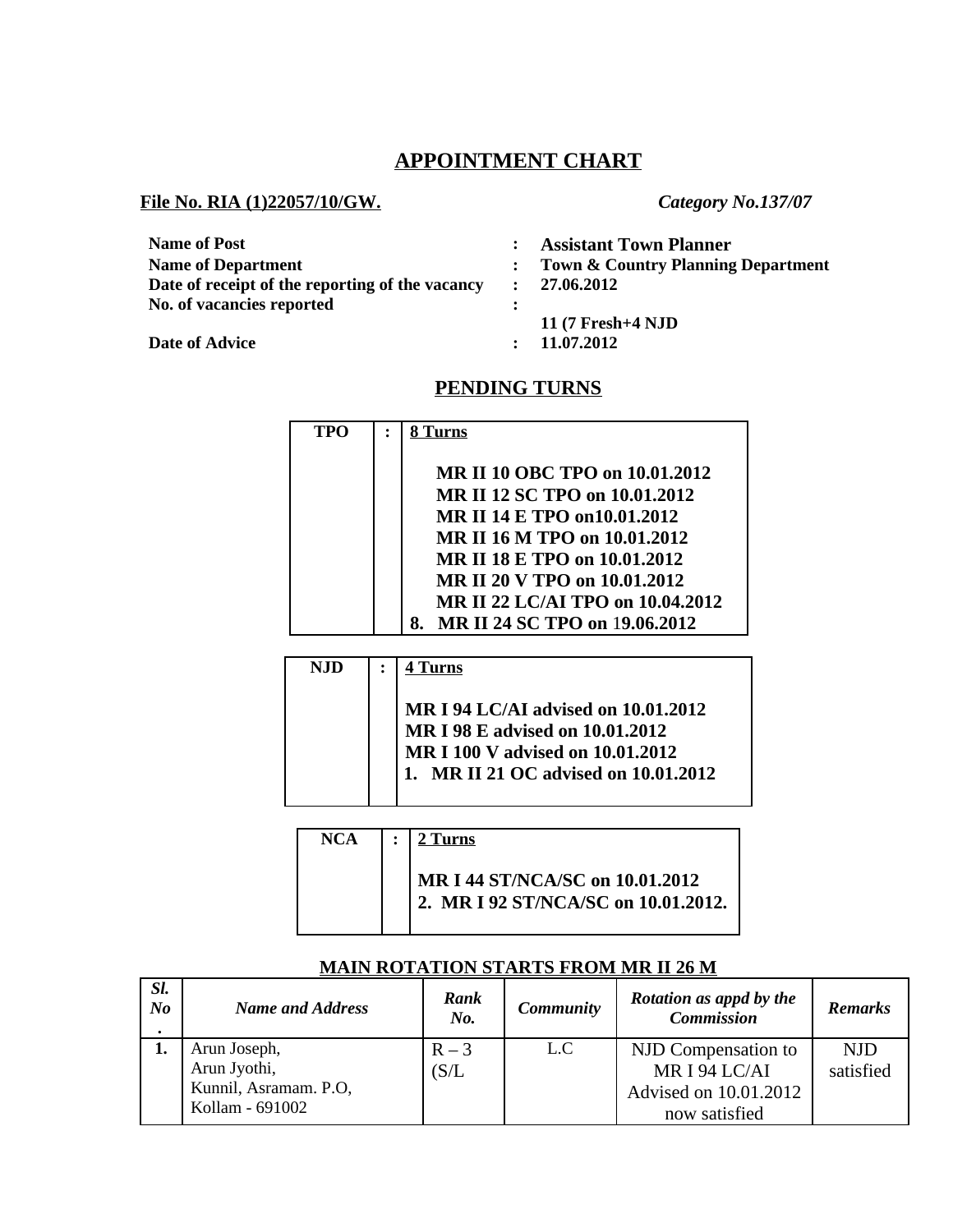| 2. | Saritha shaji,<br>Shaji Cottage,<br>Near G.H.S Kazhakuttom,<br>Thiruvananthapuram - 695582                               | $R - 31$         | Ezhava     | NJD Compensation to<br>MR I 98 Ezhava<br>Advised on 10.01.2012<br>now satisfied                                                                                                    | <b>NJD</b><br>satisfied |  |  |
|----|--------------------------------------------------------------------------------------------------------------------------|------------------|------------|------------------------------------------------------------------------------------------------------------------------------------------------------------------------------------|-------------------------|--|--|
| 3. | Manju. A.K,<br>Padmasree,<br>R.G-141.TC.7/1394,<br>Ulloor, Medical College. P.O,<br>Thiruvananthapuram - 695011          | $R - 42$         | Viswakarma | NJD Compensation to<br><b>MRI 100 V</b><br>Advised on 10.01.2012<br>now satisfied                                                                                                  | <b>NJD</b><br>satisfied |  |  |
| 4. | Archana. V.S,<br>T.C 55/341,<br>Sree Vishak,<br>Amritha Nagar, Kaimanam,<br>Thiruvananthapuram - 695018                  | $R - 27$         | <b>OBC</b> | NJD Compensation to<br><b>MR II 21 OC</b><br>Advised on 10.01.2012<br>now satisfied                                                                                                | <b>NJD</b><br>satisfied |  |  |
| 5. | Siji. T.V,<br>Aruvathinazhiyil House,<br>Perinchery,<br>Thrissur - 680306.                                               | $R - 33$         | <b>OBC</b> | <b>MR II 29 OC</b>                                                                                                                                                                 |                         |  |  |
| 6. | Sudheer P. Sukumar,<br>Parakuzhiyil House,<br>Manimala, Manimala. P.O,<br>Kottayam - 686543.                             | $R - 4$<br>(S/L) | <b>SC</b>  | MR II 12 SC TPO on<br>10.01.2012<br>now satisfied. NCA<br>compensation to MR I<br>44 ST/NCA/SC on<br>10.01.2012 now<br>satisfied. No ST<br>candidates in the<br>Ranked List/NCA/SC | <b>TPO</b><br>satisfied |  |  |
| 7. | Anupriya. V,<br>Karthika,<br>Iverkala Naduvil,<br>Puthanambalam. P.O,<br>Kollam - 691553.                                | $R - 1$<br>(S/L) | Ezhava     | MR II 14 E TPO on<br>10.01.2012<br>now satisfied                                                                                                                                   | <b>TPO</b><br>satisfied |  |  |
| 8. | Nizam Ali. K.A,<br>6/60 Kattuparambil House, Near<br>Railway Gate,<br>Thaikkattukara. P.O,<br>Aluva, Ernakulam - 683106. | $R - 1$<br>(S/L) | Muslim     | MR II 16 M TPO on<br>10.01.2012<br>now satisfied                                                                                                                                   | <b>TPO</b><br>satisfied |  |  |
|    | MR II 25 OC Already filled up<br>MR II 26 M TPO to keep 50 % rule                                                        |                  |            |                                                                                                                                                                                    |                         |  |  |
| 9. | Sooraj. T.C,<br>Adukkath House,<br>Adukkam, Muyyam. P.O,<br>Karimbam (Via),<br>Kannur - 670142                           | $R-30$           |            | <b>MR II 27 OC</b>                                                                                                                                                                 |                         |  |  |